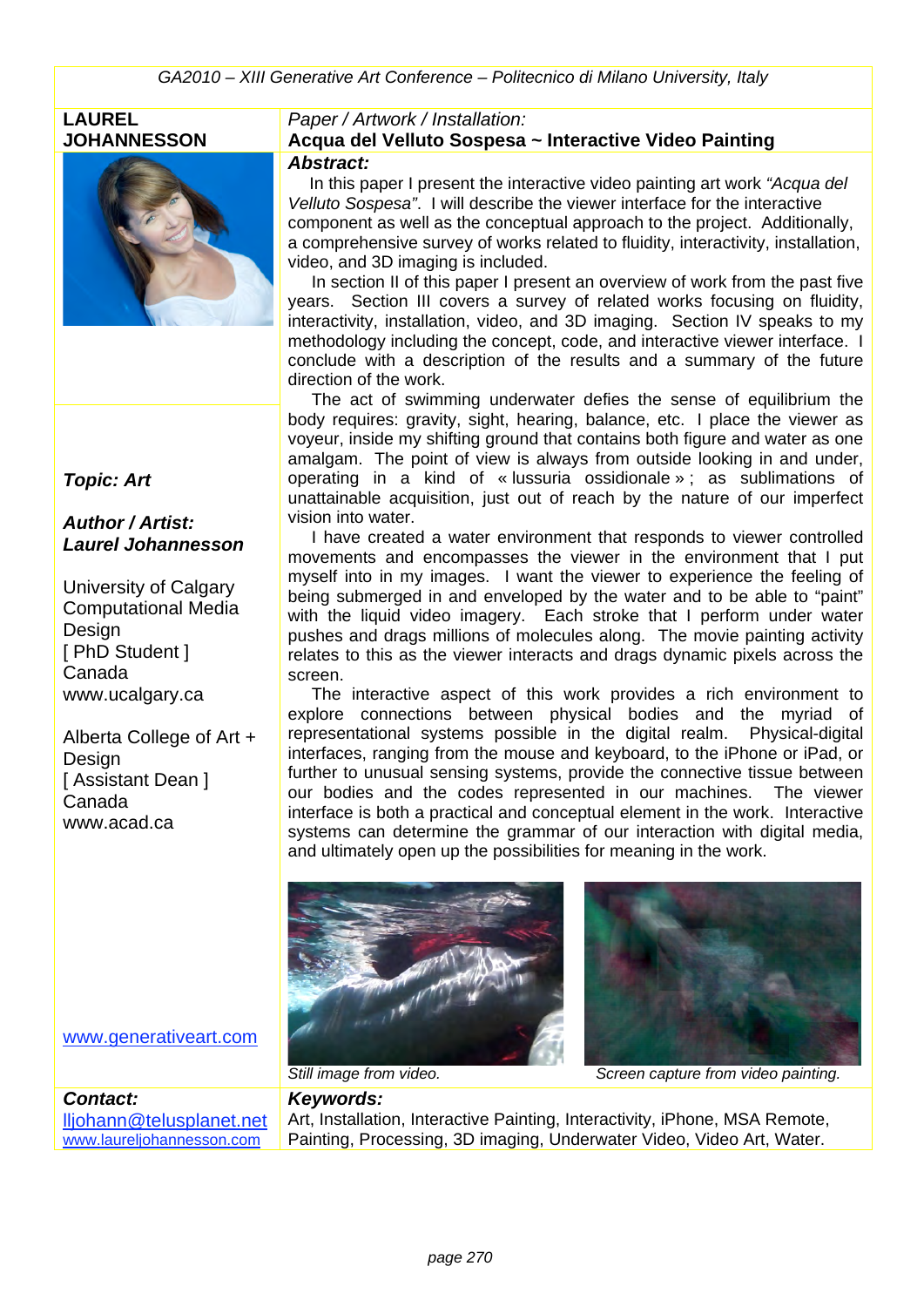# **Acqua Velluta Sospesa: Interactive Video Painting Installation**

Laurel L. Johannesson, BA, BFA, MFA, PhD (candidate) Computational Media Design, University of Calgary, Calgary, Canada [www.laureljohannesson.com](http://www.laureljohannesson.com/)  e-mail: [lljohann@ucalgary.ca](mailto:lljohann@ucalgary.ca) 

#### **Abstract**

In this paper I present the interactive video painting artwork *"Acqua Velluta Sospesa"*. I will describe the viewer interface for the interactive component as well as the conceptual approach to the project. Additionally, a comprehensive survey of works related to fluidity, interactivity, installation, video, and 3D imaging is included.

#### **Keywords**

Art, Installation, Interactive Painting, Interactivity, iPhone, MSA Remote, Painting, Processing, 3D imaging, Underwater Video, Video Art, Water.

#### **1. Introduction**

This project relates to the themes present in my ongoing artistic practice. Thematically my work is dependent on water. Water seems to have been synonymous with creation for time immemorial. My work alludes to a fundamental memory that lurks in our psyche surrounding life origins from ubiquitous water sources. My images concentrate around my own body integrations into naturalized settings that are shallow depths of water along shorelines. I seek out specific locations that reveal minimal, but absolute characteristics of the water in each country that I work in. In some instances my presence relies not so much on my being seen, as it does on my almost not being seen. As the figure assumes to take on characteristics of the surrounding qualities of light or shadow, textures of rock or submerged surfaces ; one might ask if the figure is truly present at all. Or is it merely a mirage swimming up from our imagination, like so many sailors' accounts of sighting the elusive form of their desire [1]?

In section II of this paper I present an overview of work from the past five years. Section III covers a survey of related works focusing on fluidity, interactivity, installation, video, and 3D imaging. Section IV speaks to my methodology including the concept, code, and interactive viewer interface. I conclude with a description of the results and a summary of the future direction of the work.

#### **2. Previous Work**

Previously, I have recorded still images of myself in distinct locations (Greece Iceland, France, and Italy), where water is both a national protective boundary, and simultaneously a force that is respected as unpredictable [1]. See still images  $(Fiqures 1 – 9)$ .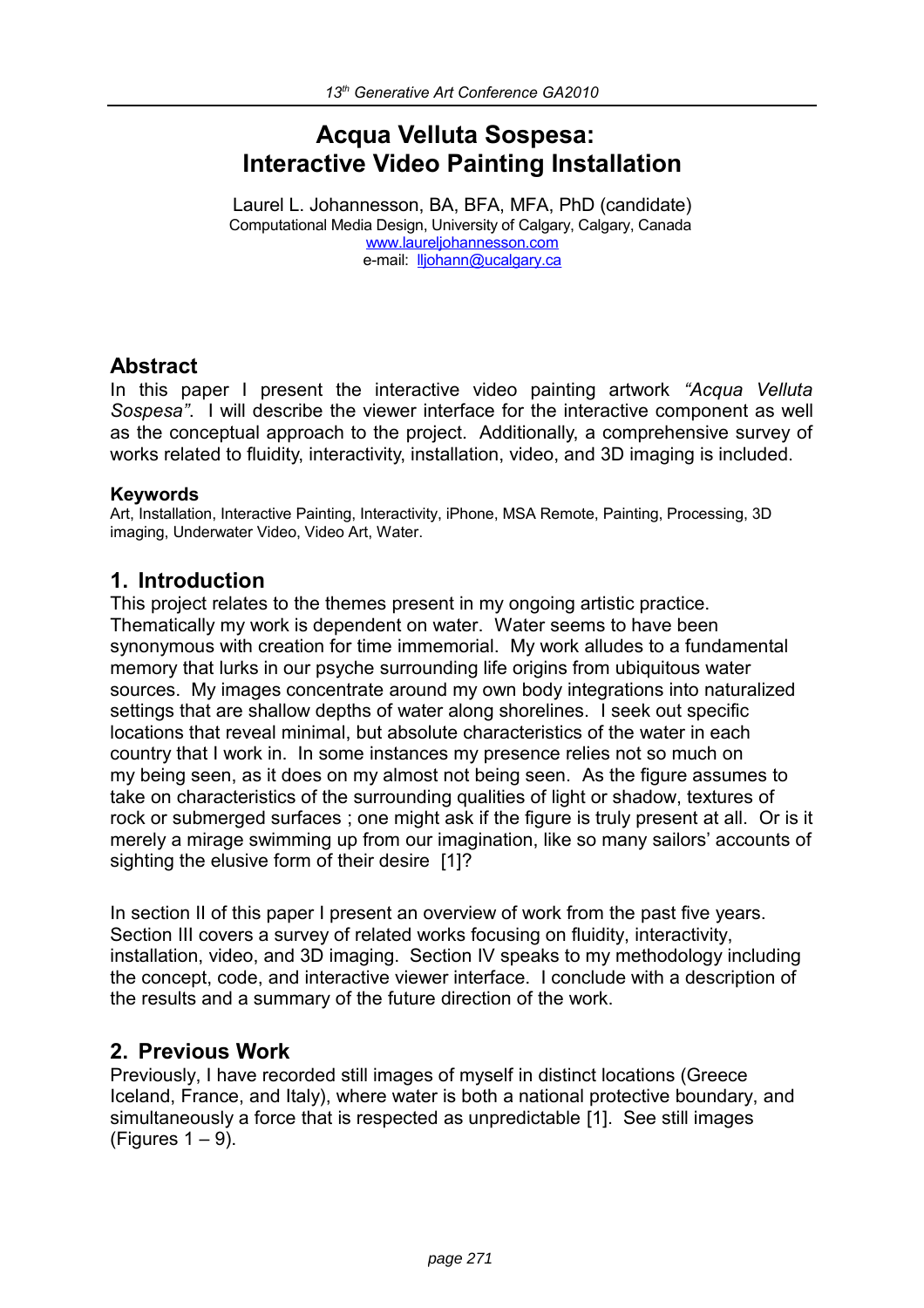

*Figs. 1, 2. Images from the series "Wake" photographed in Iceland. Laurel Johannesson, 2005.*



*Figs. 3, 4. Images from the series "Metamorphosis" photographed in Greece.*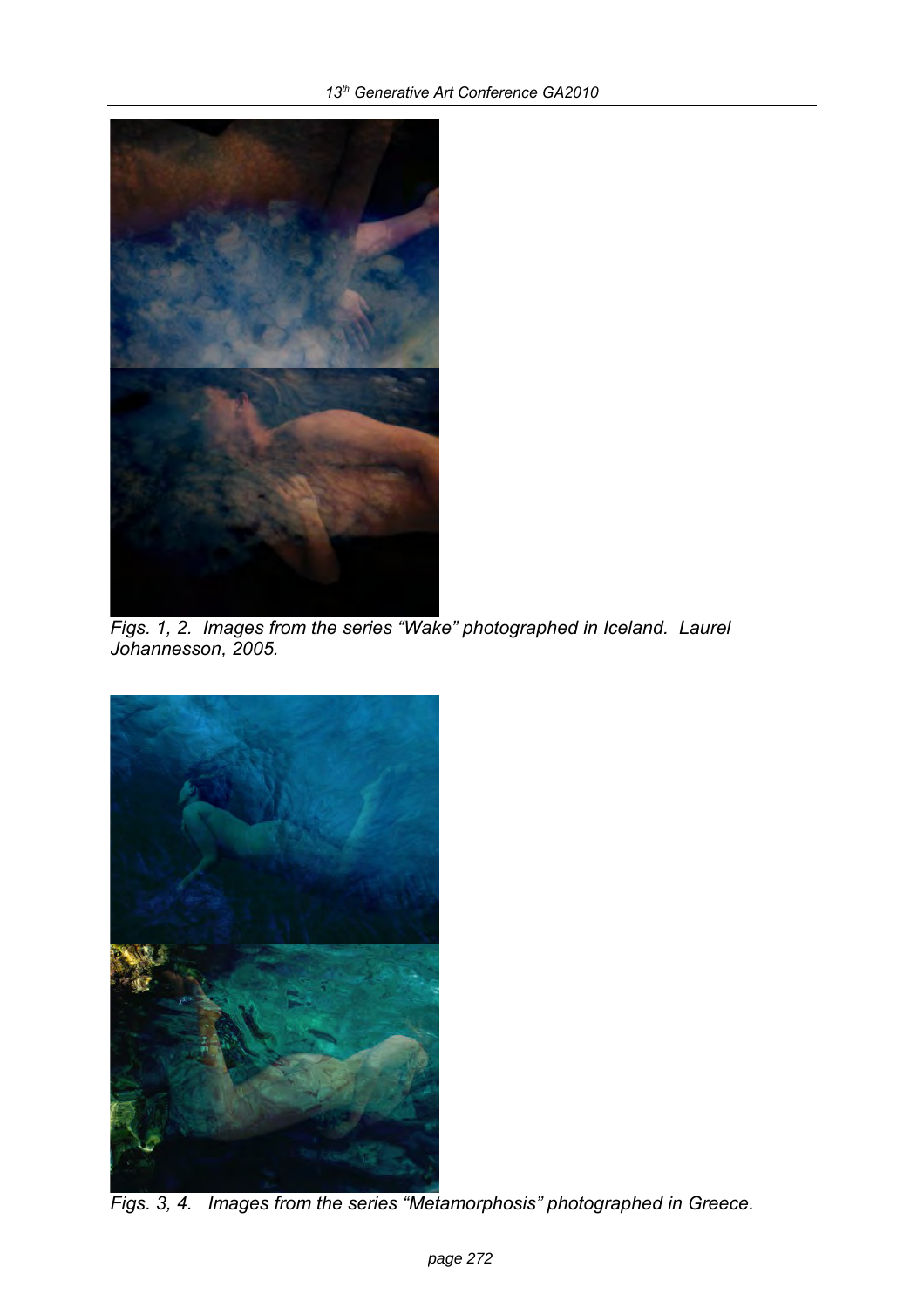*Laurel Johannesson, 2005.*



*Figs. 5, 6. Images from the series "Thirst" and "Metamorphosis" photographed in Greece. Laurel Johannesson 2006.*

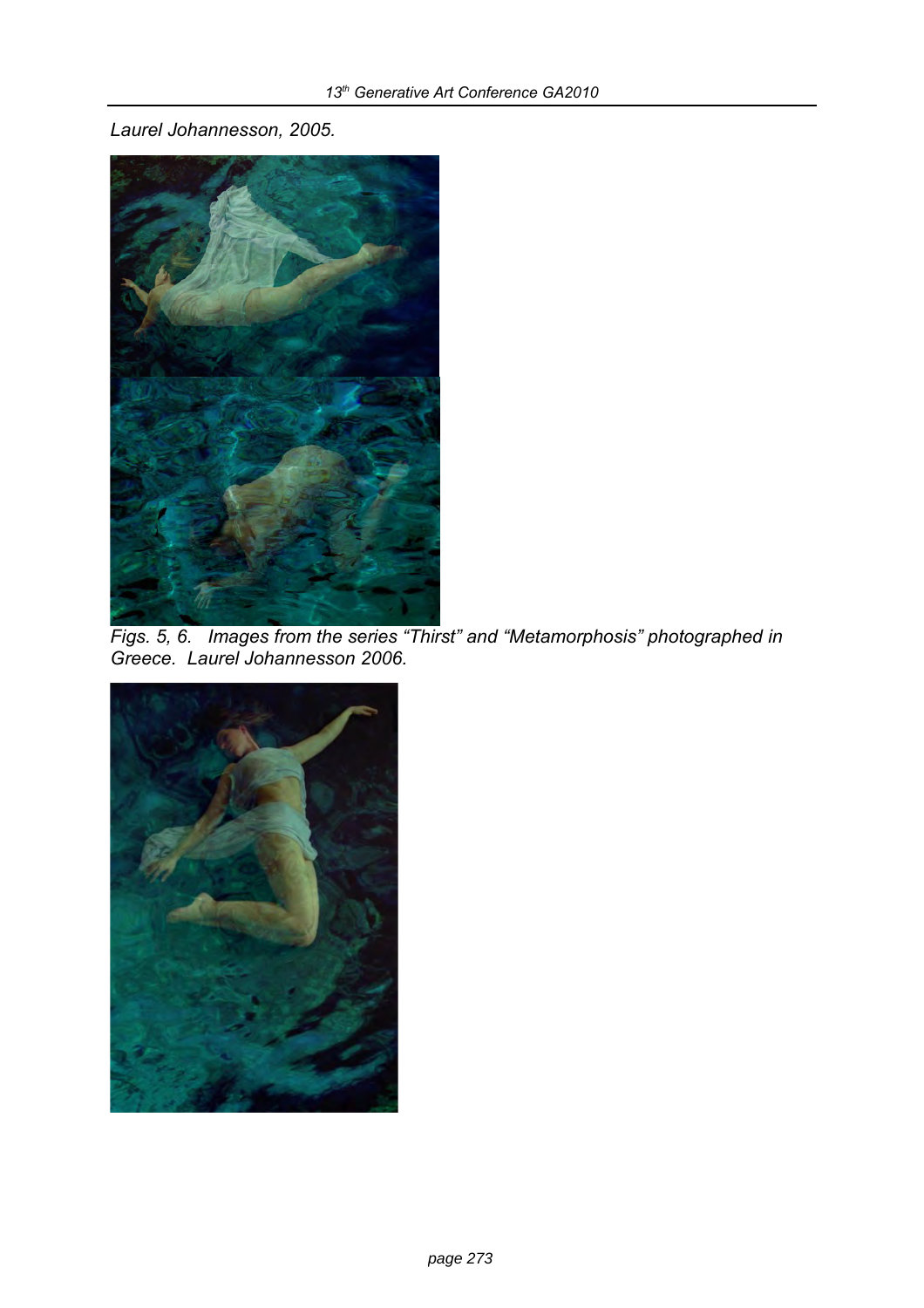

*Figs. 7, 8. Images from the series "Thirst" and "Respiro" photographed in Greece. Laurel Johannesson 2006/07.*



*Fig. 9. Image from the series "Respiro" photographed in Italy. Laurel Johannesson, 2007.*

# **3. Related Work**

Works by others that have inspired my project include aspects of fluidity, interactivity, installation, video, and 3D imaging.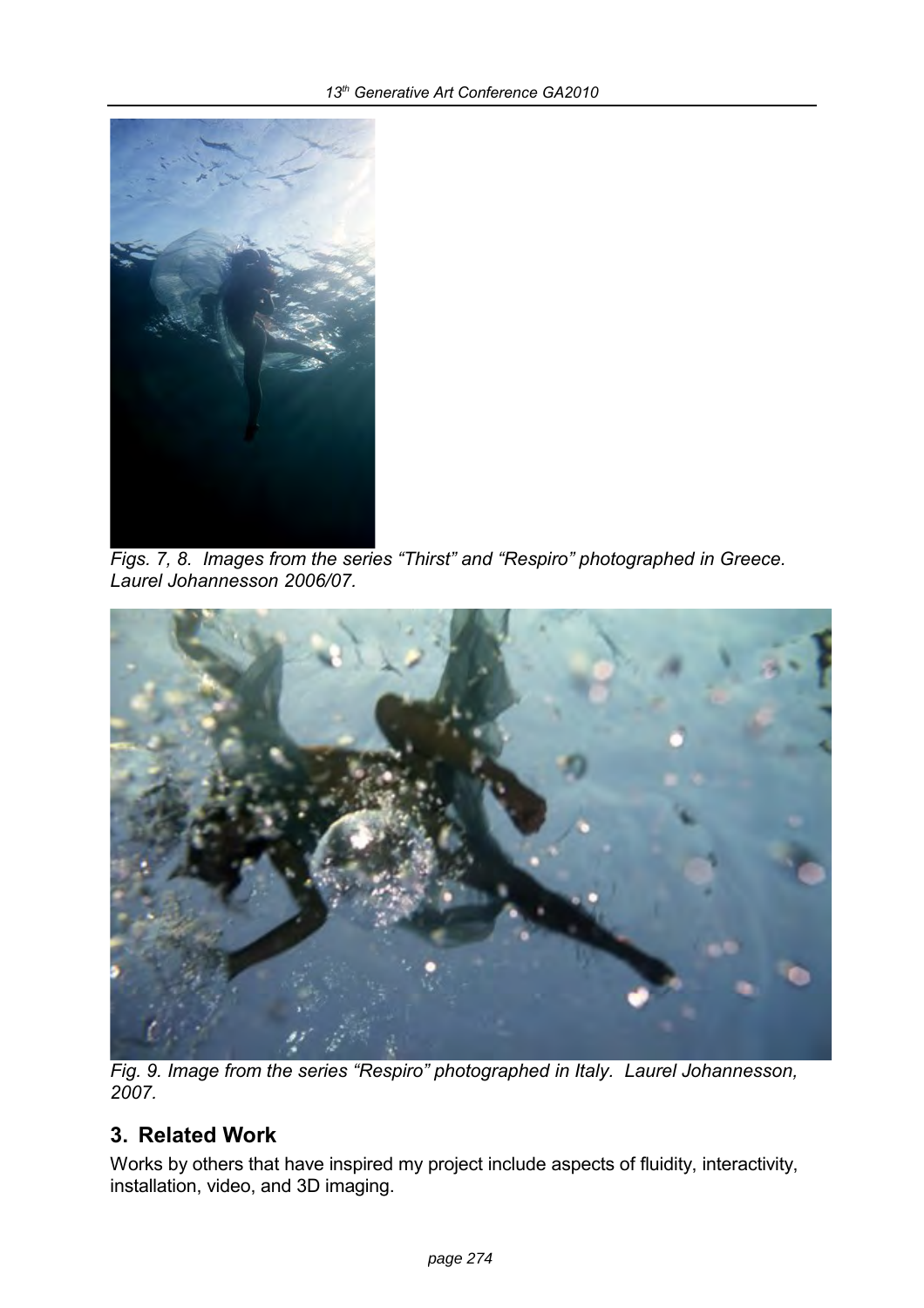#### **3.1 Interactivity and Fluidity**

Mehmet (aka Memo) Akten is an artist, musician and engineer whose work focuses on exploring new ways of creating and performing images and sound [2]. An opensource advocate, much of his source-code and experiments are documented on his blog [3]. MSA Fluid for Processing is a library for solving real-time fluid dynamics simulations based on Navier-Stokes equations and Jos Stam's paper on [Real-Time](http://www.dgp.toronto.edu/people/stam/reality/Research/pdf/GDC03.pdf)  [Fluid Dynamics for Games](http://www.dgp.toronto.edu/people/stam/reality/Research/pdf/GDC03.pdf) [4].



*Fig. 10. Still image from MSA Fluid on a multi-touch table.*

Akten's "Body Paint" is an interactive installation and performance allowing users to paint on a virtual canvas with their body, interpreting gestures and dance into evolving compositions. Custom software analyzes live feed from infra-red cameras in real-time, and converts shape and motion into colors, drips and brush-strokes. The installation is designed to work with any number of people. While the installation is suitable for a single user, when multiple users are present a new dynamic emerges between people. A user-to-user interaction is born when the audience start playing with each other through the installation, throwing virtual paint at each other, trying to splash their friends, working collaboratively to create shared artwork, or mischievously trying to vandalize others' work. [5]



*Fig, 11. Participants interacting with Mehmet Akten's "Body Paint"*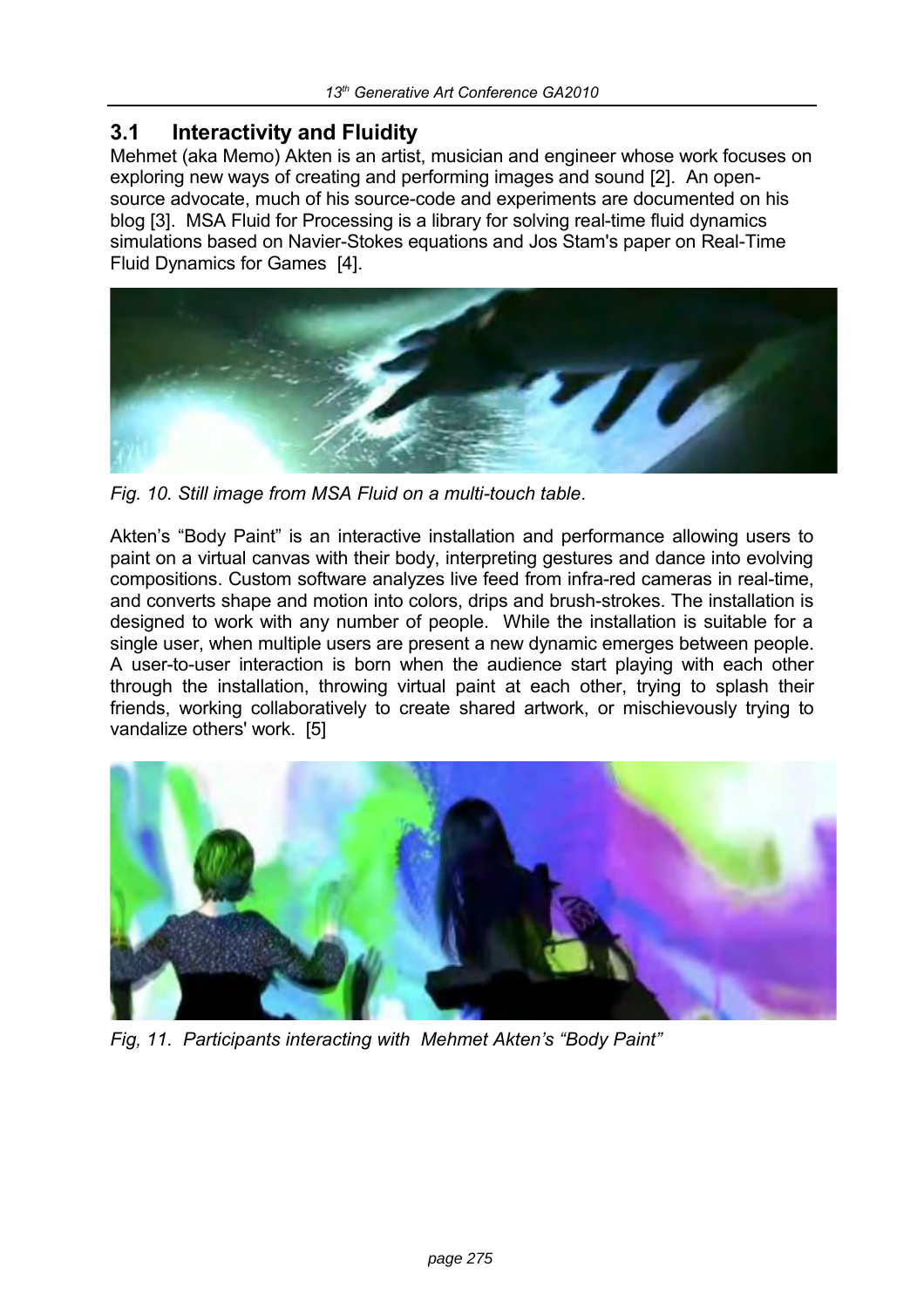### **3.2 Video, Motion Sensing, and Interactivity**

Camille Utterback's *External Measures Series* began with her attempting to create interactive paintings. The works have evolved as she continues to experiment with linking digital aesthetic systems to human movement. Utterback's installations react visually to movement in the installation space, and interact with each other to create dynamic live animations. This computer generated work that detects movement in the space via a video camera "shares a lineage with analog works like mobiles and kinetic sculptures, where artists create a framework for various possibilities to occur through the physical relationships between parts of the sculpture". [6]



*Fig. 12. Viewers interacting with "Untitled 6" from Camille Utterback's External Measures Series. [8]*

# **4. Methodology**

# **4.1 Concept**

The act of swimming underwater defies the sense of equilibrium the body requires: gravity, sight, hearing, balance, etc. I place the viewer as voyeur, inside my shifting ground that contains both figure and water as one amalgam. The point of view is always from outside looking in and under, operating in a kind of « lussuria ossidionale » ; as sublimations of unattainable acquisition, just out of reach by the nature of our imperfect vision into water. [1]

I have created a water environment that responds to viewer controlled movements and encompasses the viewer in the environment that I put myself into in my images. I want the viewer to experience the feeling of being submerged in and enveloped by the water and to be able to "paint" with the liquid video imagery.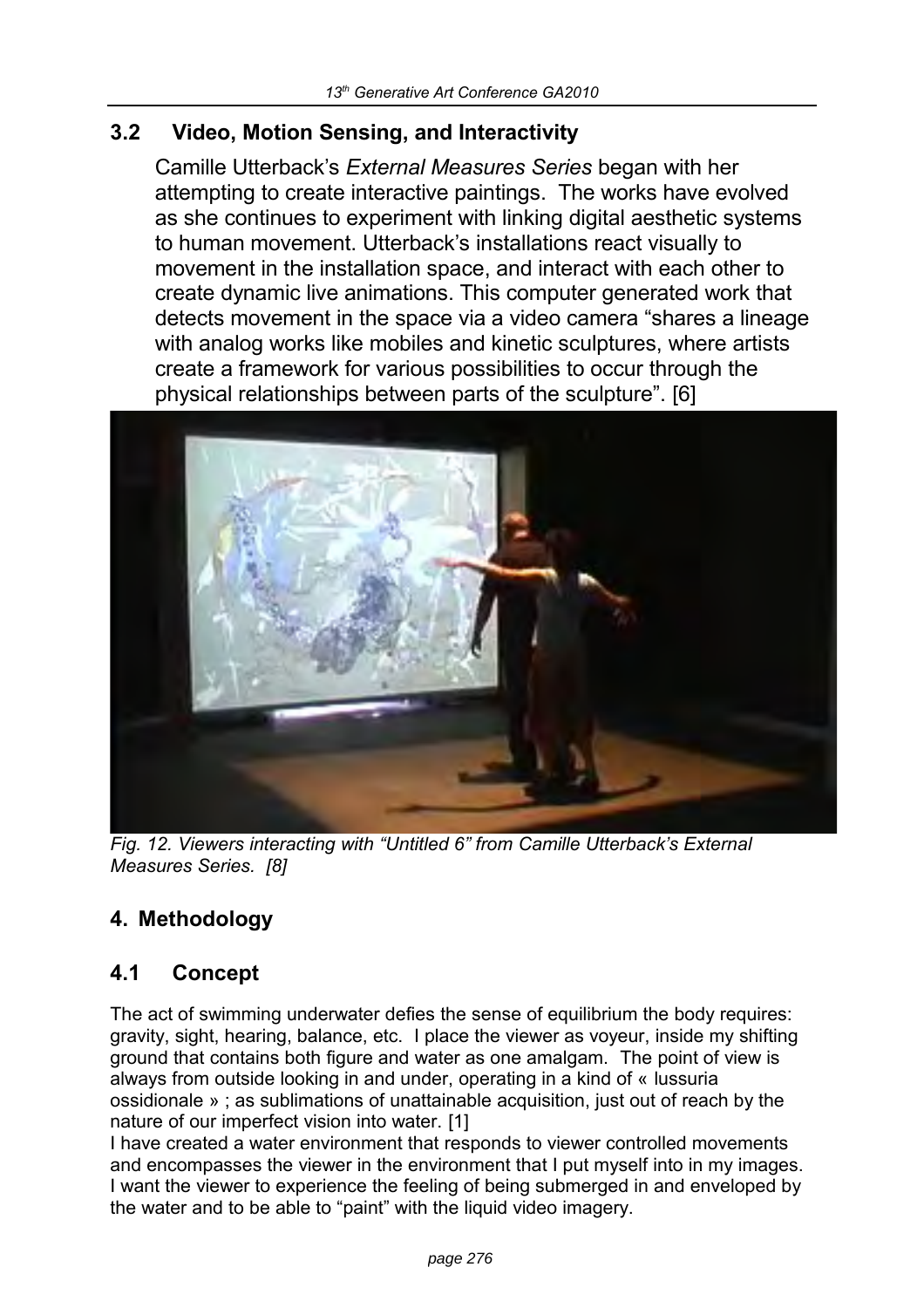Each stroke that I perform underwater pushes and drags millions of molecules along. The movie painting activity relates to this as the viewer interacts and drags dynamic pixels across the screen.

# **4.2 Underwater Video**

I shot video of myself underwater at Santa Marinella along the coast of the Tyrrhenian Sea, sixty kilometers northwest of Rome, Italy. In antiquity, Santa Marinella was the site of *Aquae Caeretanae*, a Roman bathing resort [7].



*Fig. 13. Excavation site of Aquae Caeretanae, Santa Marinella, Italy.*



*Fig. 14. Arial view of video shoot location. Tyrrhenian Sea and Castello Santa Severa, Santa Marinella, Italy.*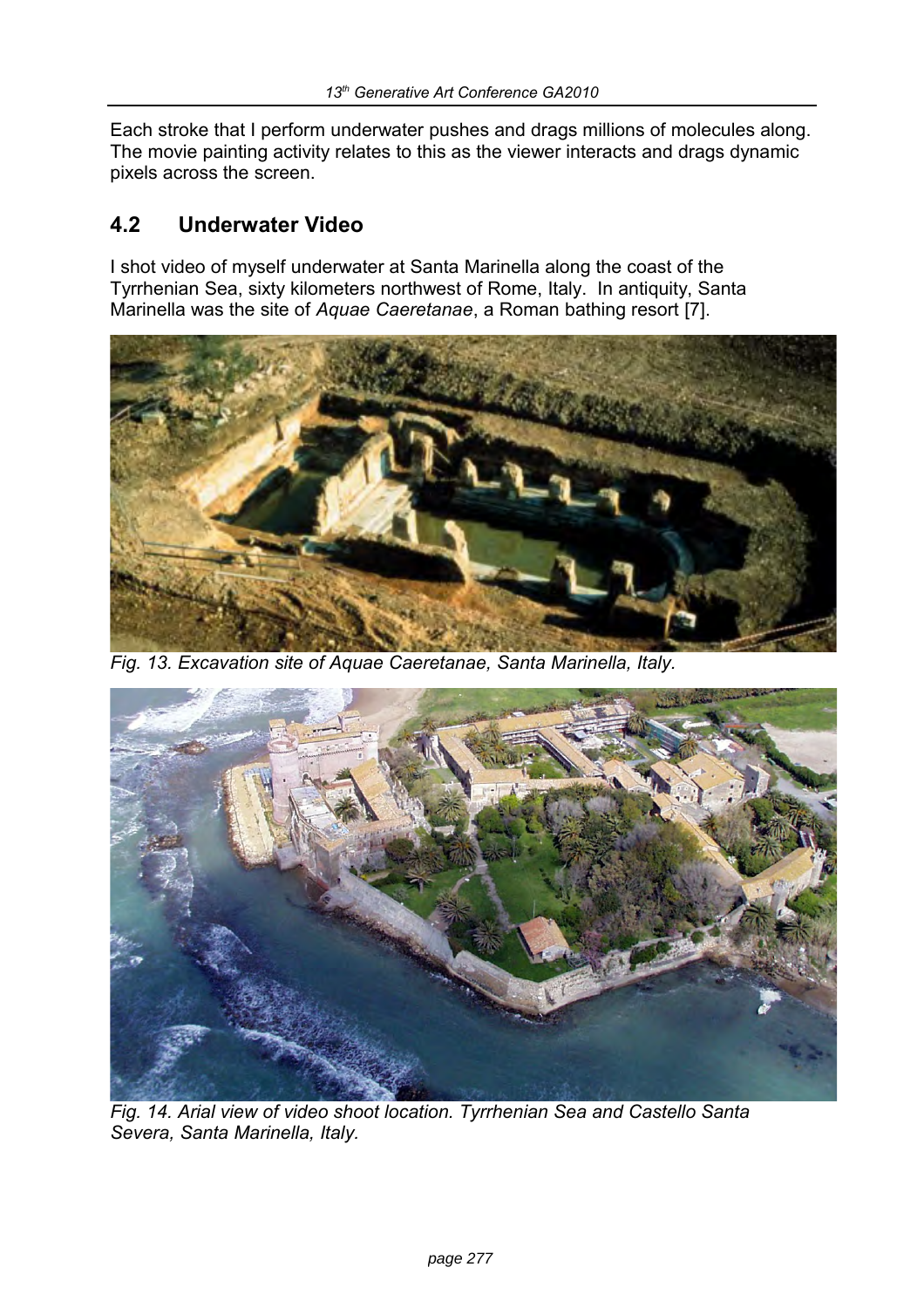

*Fig. 15. Still image from underwater video. Laurel Johannesson, 2009.*



*Fig. 16. Still image from underwater video. Laurel Johannesson, 2009.*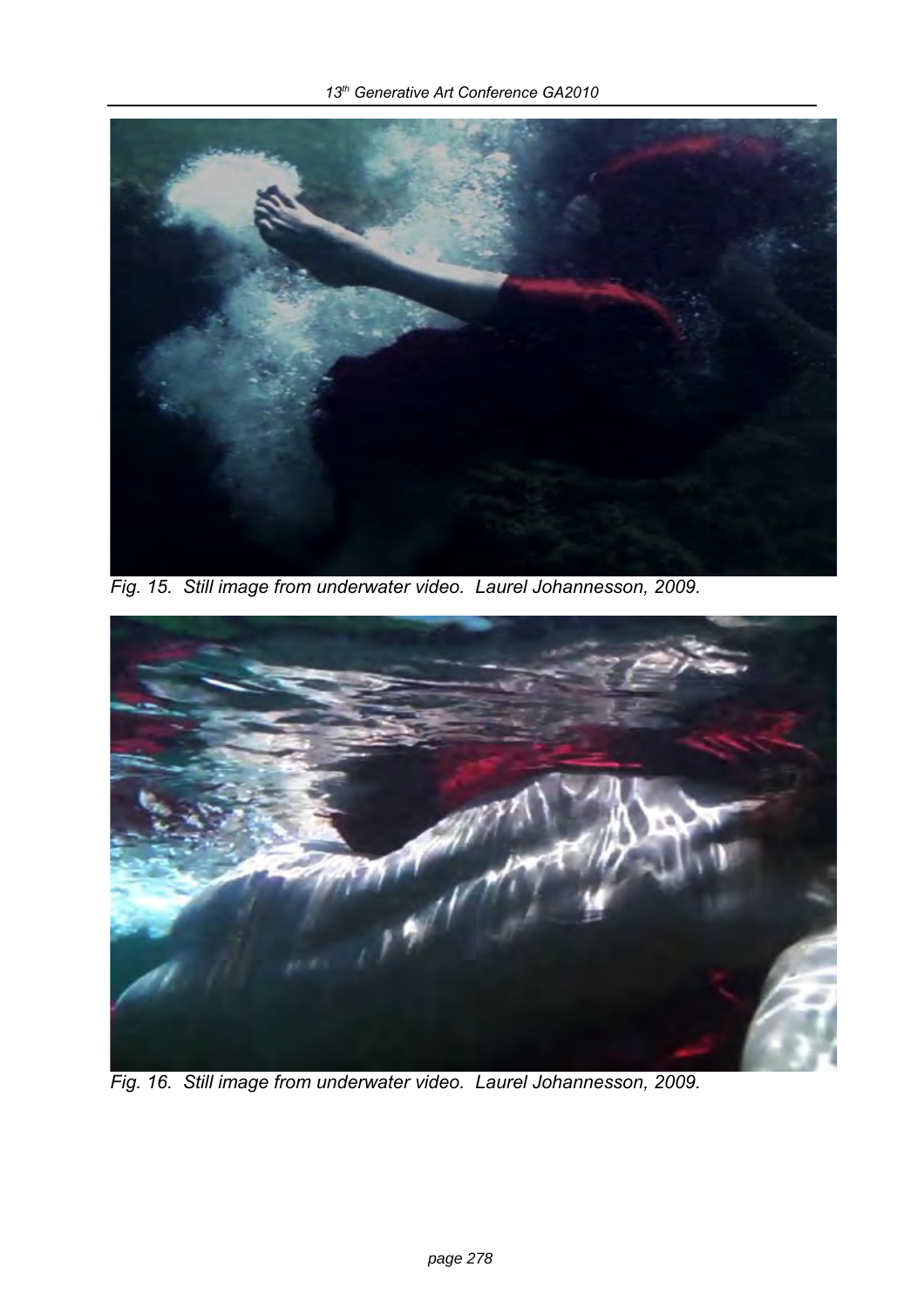

*Fig. 17. Still image from underwater video. Laurel Johannesson, 2009.*



*Fig. 18. Still image from underwater video. Laurel Johannesson, 2009.*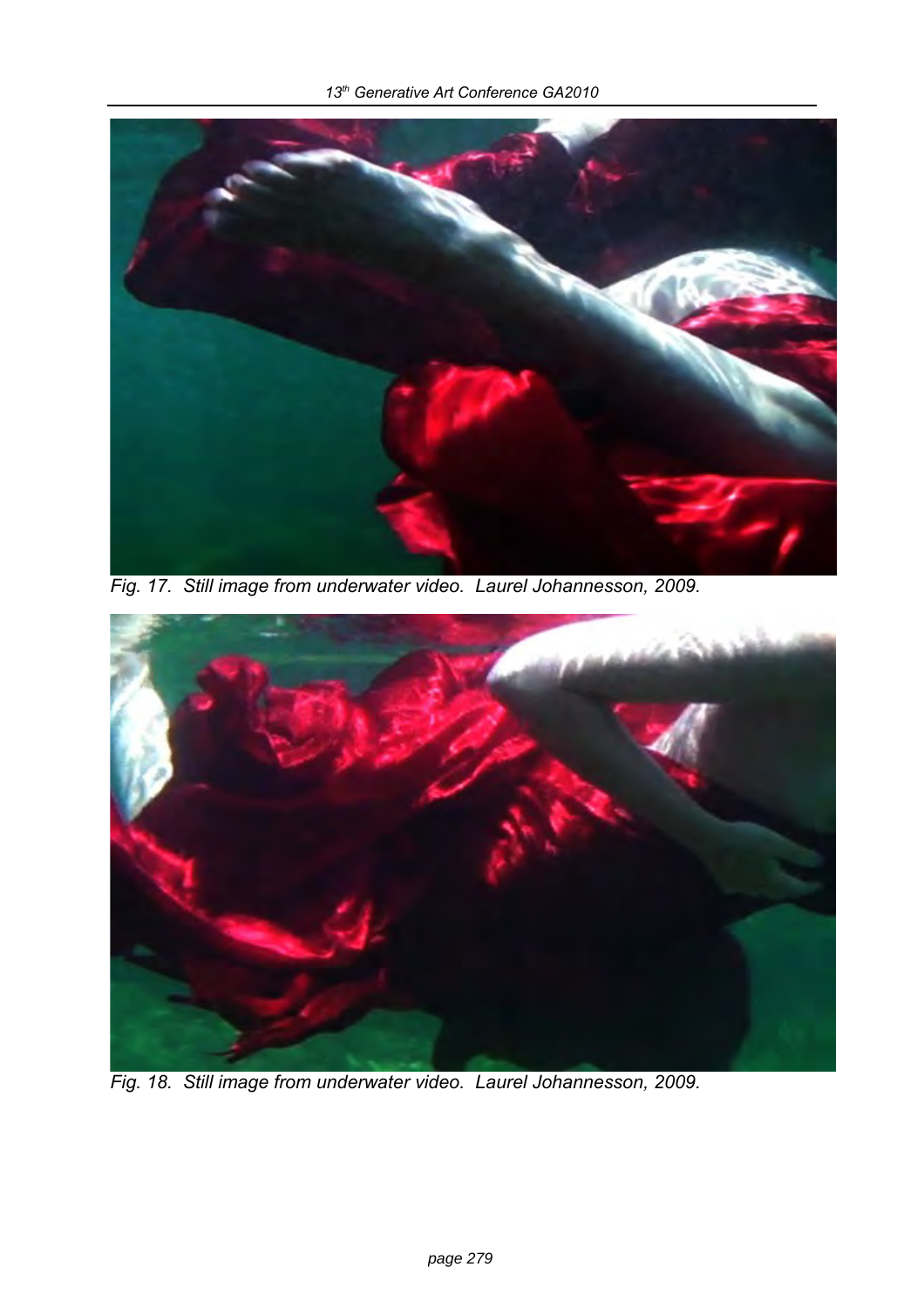

*Fig. 19. Still image from underwater video. Laurel Johannesson, 2009.*



*Fig. 20. Still image from underwater video. Laurel Johannesson, 2009.*

# **4.3 Processing Code**

The open source programming language of Processing was used to create the project. The underwater video located in the sketch's "data" directory was inserted into a chunk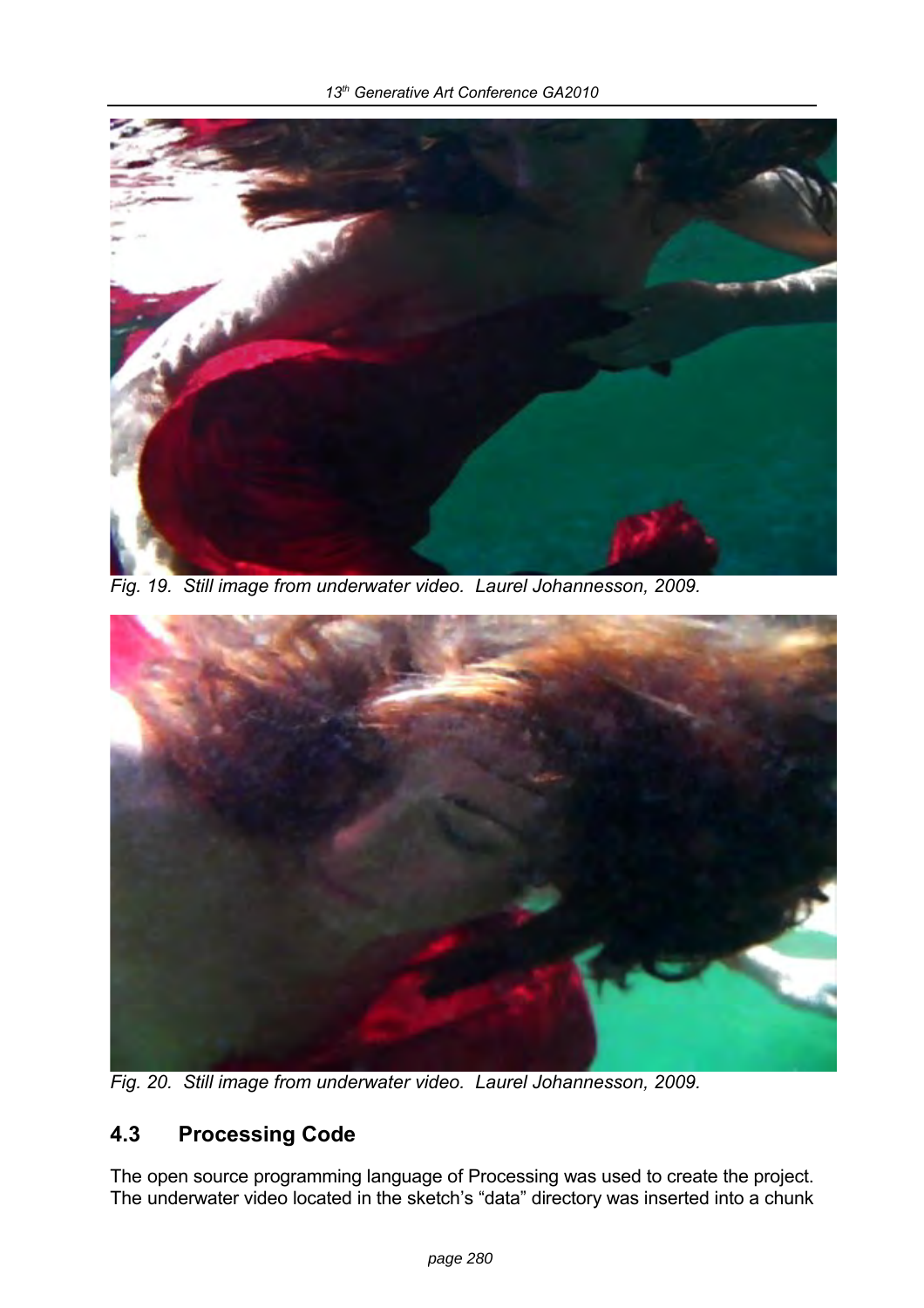of simple Processing code. The code gives the command to load and play the movie in a loop and the drawing function allows the video picture to be used to paint using the mouse, track pad or other device such as the iPhone. By manipulating the tint or transparency as well as the image, the video leaves a trail or evolutionary history in its' wake. Tint sets the value for the displayed video. The video can be made transparent by setting the alpha. For example, a tint of (255,128) will produce an image that is fifty percent transparent. For this project the fill value was set at (255,5). The image parameter specifies the image to display and the x and y parameters define the location of the image from its' upper-left corner. The image will move when the cursor is moved. The viewer begins with a blank black "canvas" and then "paints" layer upon layer of video to build a fluid image.

### **4.4 Interactive Viewer Interface**

Viewers receive an instruction card when entering the installation. They may choose to download the MSA remote application to their iPhone or use iPads housed in the gallery space.



*Fig. 21. Viewer instruction card.*

The interactive medium provides a rich environment to explore connections between physical bodies and the myriad of representational systems possible in the digital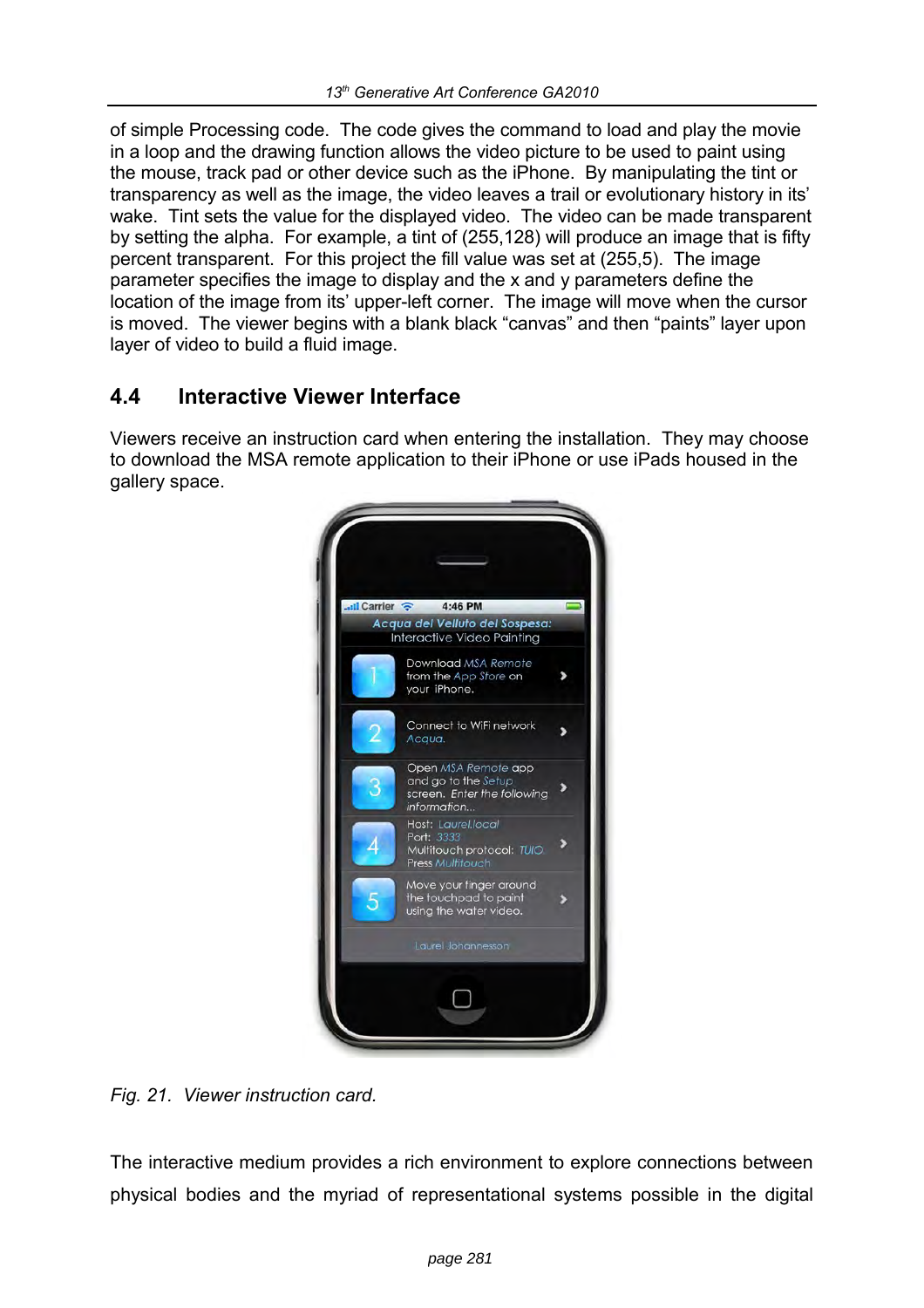realm. Physical-digital interfaces, ranging from the mouse and keyboard, to the iPhone or iPad, or further to unusual sensing systems, provide the connective tissue between our bodies and the codes represented in our machines. The viewer interface is both a practical and conceptual element in the work. Interactive systems can determine the grammar of our interaction with digital media, and ultimately open up the possibilities for meaning in the work.

| shept                                       | <b>Bruner</b><br>restate<br>distant<br>128444<br><b>PLUMB 0.7 p</b>                                                                                                                                                                                                                                                                                                                                          | Starth - |
|---------------------------------------------|--------------------------------------------------------------------------------------------------------------------------------------------------------------------------------------------------------------------------------------------------------------------------------------------------------------------------------------------------------------------------------------------------------------|----------|
|                                             |                                                                                                                                                                                                                                                                                                                                                                                                              |          |
|                                             | "MSA Remote" for iPhone                                                                                                                                                                                                                                                                                                                                                                                      |          |
| Selected works                              | May 2005                                                                                                                                                                                                                                                                                                                                                                                                     |          |
| 1444                                        | <b>Fastures</b><br>Controlling VD506 + Ableton Live<br>Controlling Java / processing ong Rush simulation with TUID<br>Controlling custom multissuch paint application with TURO                                                                                                                                                                                                                              |          |
|                                             | OSCulator<br>MAXIMUS                                                                                                                                                                                                                                                                                                                                                                                         |          |
| moses then "fattimes" for<br>Drawings asked | MSA Remote is a remote control application for iPhone & Plut Youth that rends DSC measures over the will retainly. This allows you can<br>control any CSC supporting applications such as Max/MSPUlstar, PuneData, Washbot, VOMK, yavy, Kespiume, Quartz Composer etc. as<br>well as any custom applications such as interactive installations, audioliziousl performances, multitouch capable surfaces etc. |          |
| Dilla   Famil   Dekarl Mürn<br>-            | By mapping the OSC to milli on dealing to a, varing OSC/death alous further corred of any application which supports mid-such as<br>Alleton Live, Cubase, Logic Pro. (DSMa) etc. In addition, developers can equily integrate DSC into their applications knowing it can be<br>controlled remotely.                                                                                                          |          |
| lepeché Srcies- * Francie                   | The application can be distributed to musers, quests, members of the public etc. to immedict with an installation or performance, or used<br>by dedicated performers:                                                                                                                                                                                                                                        |          |
|                                             |                                                                                                                                                                                                                                                                                                                                                                                                              |          |



*Fig. 22. The Mega Super Awesome Visuals Company. MSA Remote for iPhone. [8] Fig. 23. MSA Remote available at the iTunes store.* 

# **5. Results**

Viewers who have experienced the interactive video painting have instantly become engaged with the activity and have rapidly gained skill and ability in creating their own composition with the supplied water video. The ever- changing footage provides a sort of brush for the painter to create with. Each participating painter has come up with a unique composition with movements, gestures, and signatures specific to them.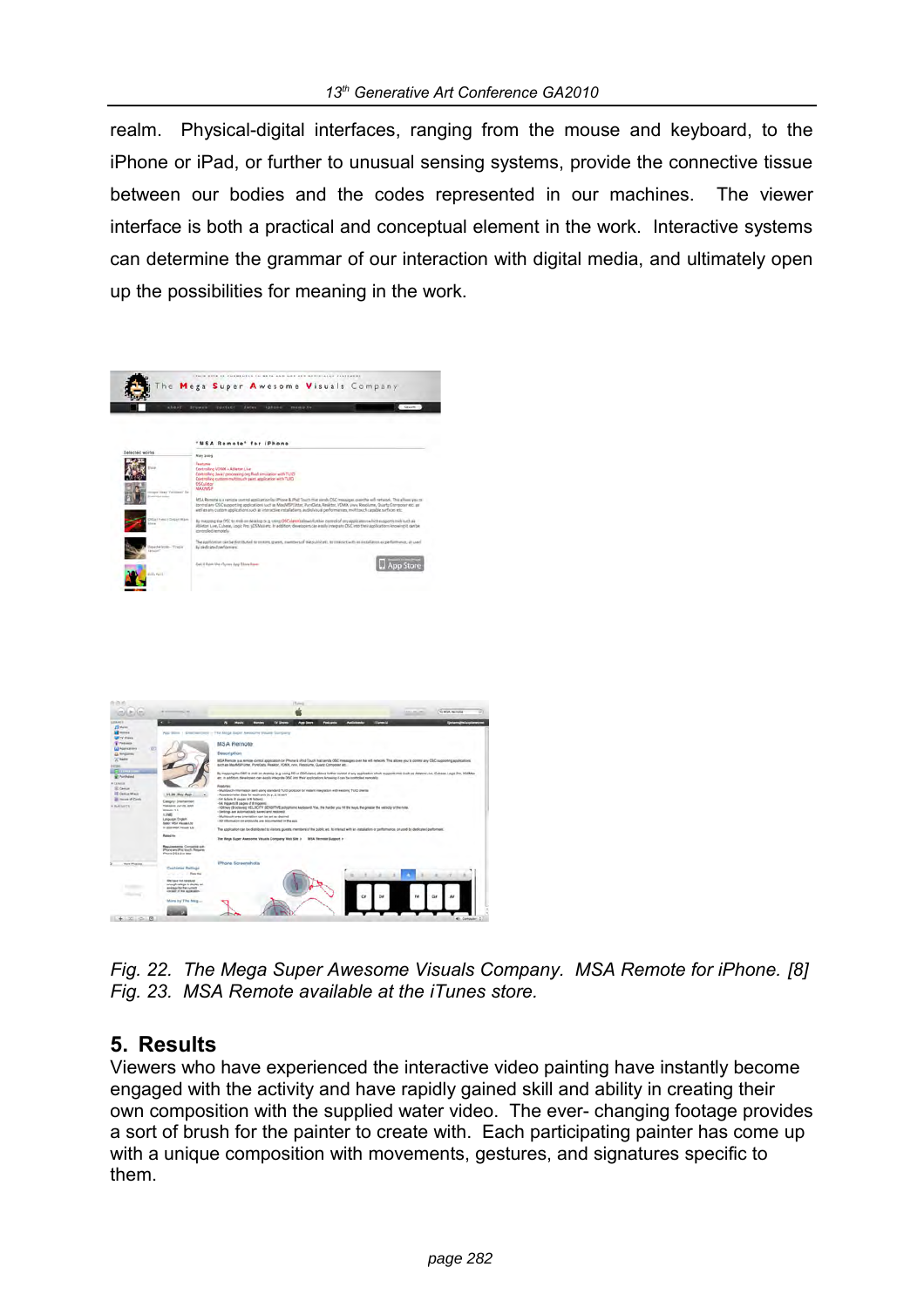

*Figs. 24,25. Image captures from "Acqua Velluta Sospesa" Interactive Video Painting by Participants 1 and 2.*



*Fig. 26 Image capture from "Acqua Velluta Sospesa" Interactive Video Painting by Participant 3.*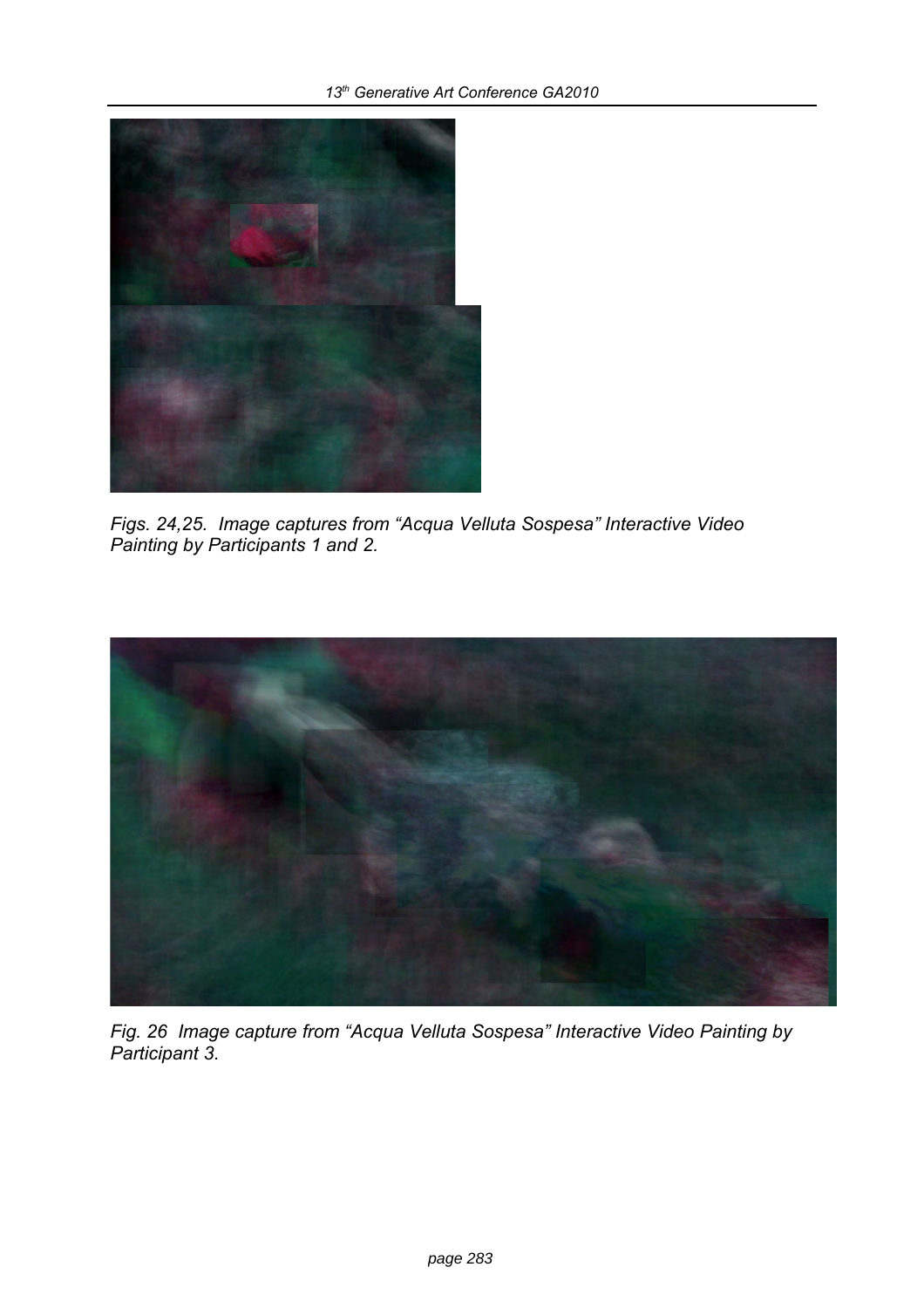

*Fig. 27. Image capture from "Acqua Velluta Sospesa" Interactive Video Painting by Participant 4.*



*Fig. 28. Image capture from "Acqua Velluta Sospesa" Interactive Video Painting by Participant 5.*